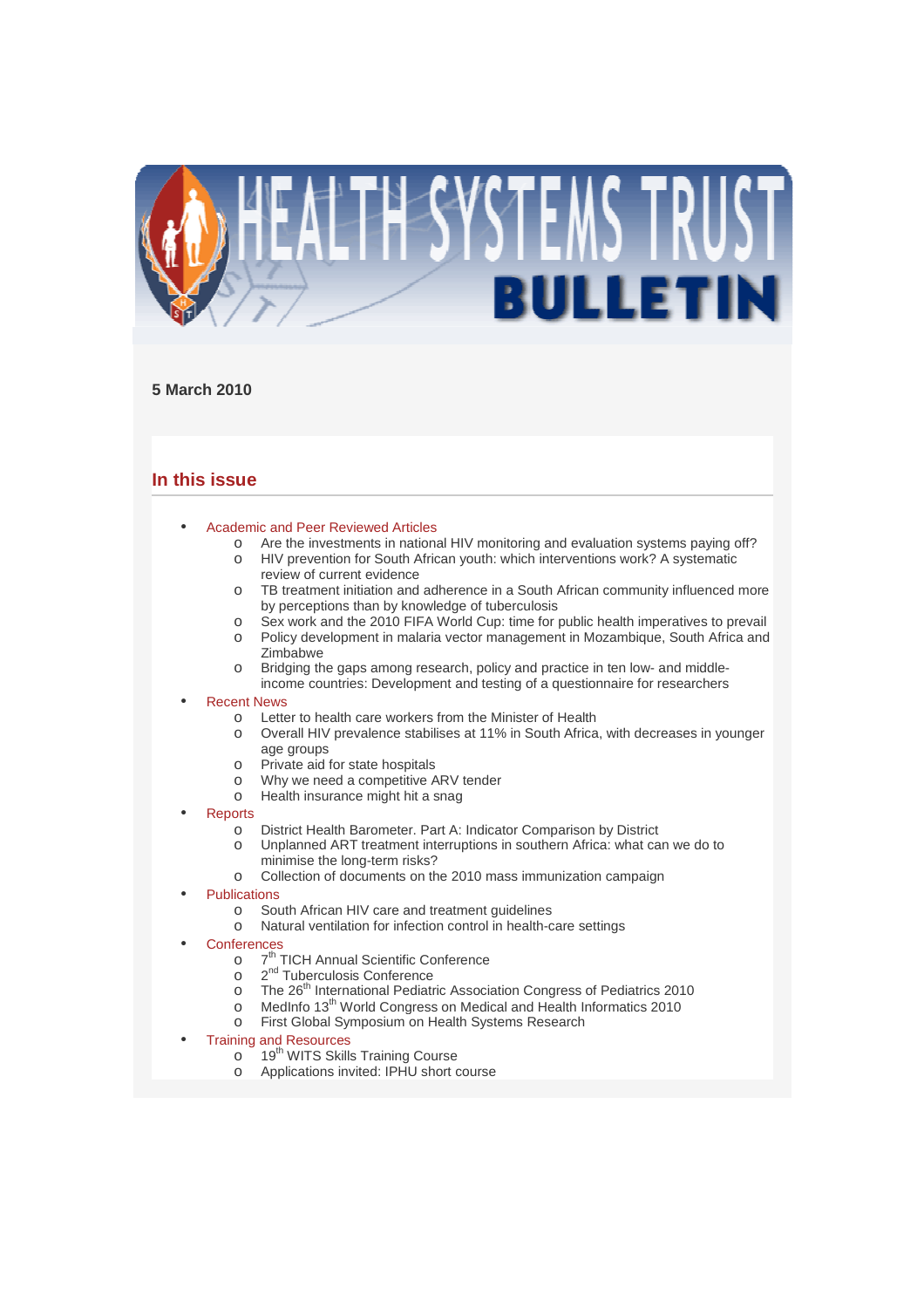o Africa Health Placements

# **Academic and Peer Reviewed Articles**

### **Are the investments in national HIV monitoring and evaluation systems paying off?**

Peersman, Greet PhD; Rugg, Deborah PhD; Erkkola, Taavi MSc; Kiwango, Eva MSc; Yang, Ju M, Math. JAIDS Journal of Acquired Immune Deficiency Syndromes: December 2009 - Volume 52 - Issue - pp S87- S96. Published: December 2009.

Concerted efforts and substantial financial resources have gone toward strengthening national monitoring and evaluation (M&E) systems for HIV programs. This article explores whether those investments have made a difference in terms of data availability, quality and use for assessing whether national programs are on track to achieve the 2015 Millennium Development Goal (MDG) of halting and reversing the HIV epidemic …Read More »

Source: http://journals.lww.com/jaids/pages/articleviewer.aspx?year=2009&issue=12 012&article=00003&type=abstract [Accessed: 1 March 2010]

**back to top**

### **HIV prevention for South African youth: which interventions work? A systematic review of current evidence**

Abigail Harrison, Marie-Louise Newell , John Imrie, Graeme Hoddinott. BMC Health, 2010. Published: 26 February 2010

In South Africa, HIV prevalence among youth aged 15-24 is among the world's highest. Given the urgent need to identify effective HIV prevention approaches,this review assesses the evidence base for youth HIV prevention in South Africa …Read More »

Source: http://www.biomedcentral.com/1471-2458/10/102 [Accessed: 1 March 2010]

**back to top**

## **TB treatment initiation and adherence in a South African community influenced more by perceptions than by knowledge of tuberculosis**

Jane M Cramm, Harry JM Finkenflgel, Valerie Mller and Anna P Nieboer. BMC Public Health 2010, 10:72. Published: 17 February 2010.

Tuberculosis (TB) is a global health concern. Inadequate case finding and case holding has been cited as major barrier to the control of TB. The TB literature is written almost entirely from a biomedical perspective, while recent studies show that it is imperative to understand lay perception to determine why people seek treatment and may stop taking treatment. The Eastern Cape is known as a province with high TB incidence, prevalence and with one of the worst cure rates of South Africa. Its inhabitants can be considered lay experts when it comes to TB. Therefore, we investigated knowledge, perceptions of (access to) TB treatment and adherence to treatment among an Eastern Cape population …Read More »

Source: http://www.biomedcentral.com/1471-2458/10/72[Accessed: 1 March 2010]

**back to top**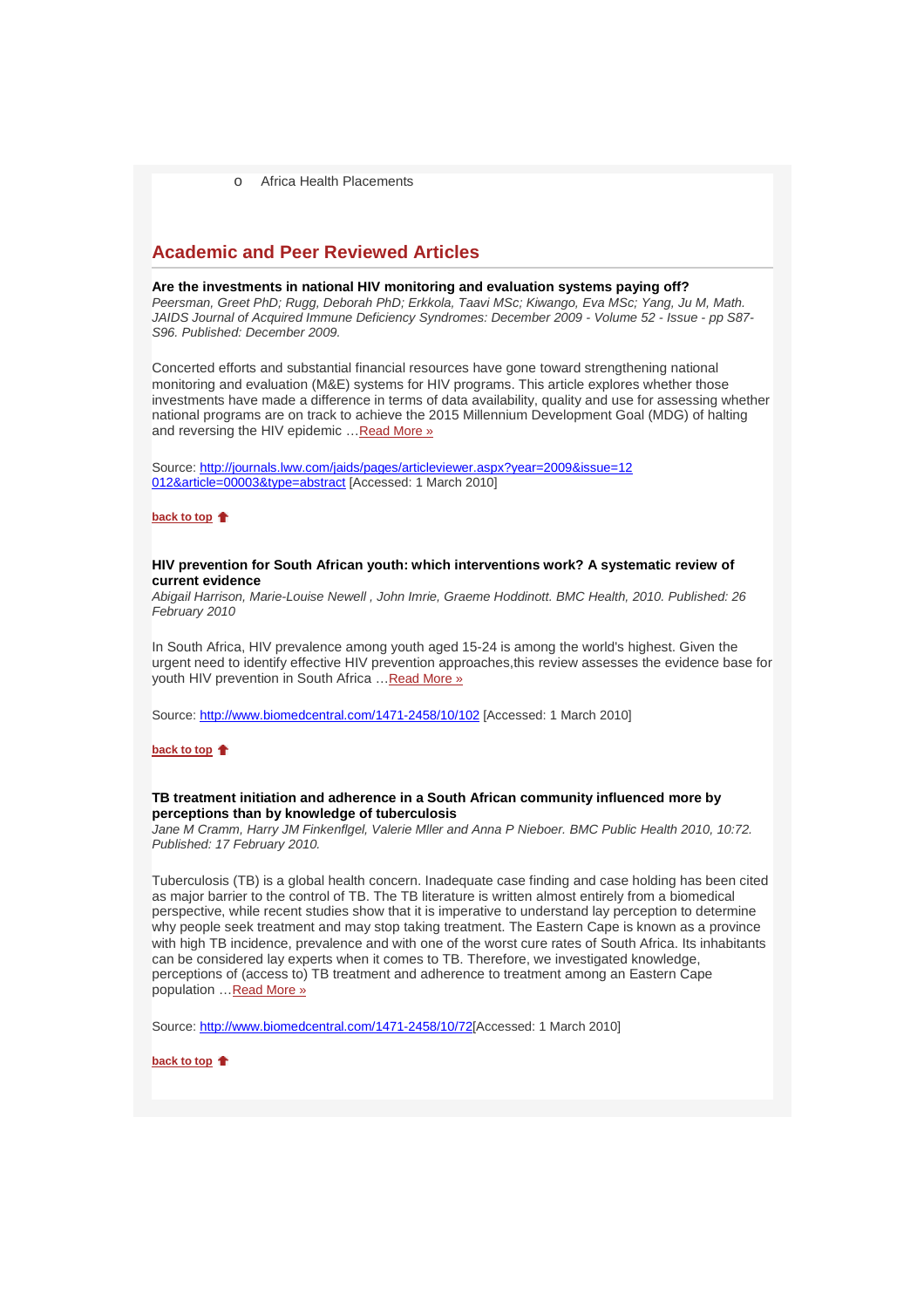Marlise L Richter, Matthew F Chersich, Fiona Scorgie, Stanley Luchters, Marleen Temmerman and Richard Steen. Global Health. 2010; 6: 1. Published: 11 February 2010.

Sex work is receiving increased attention in southern Africa. In the context of South Africa's intense preparation for hosting the 2010 FIFA World Cup, anxiety over HIV transmission in the context of sex work has sparked debate on the most appropriate legal response to this industry ... Read More »

Source: http://www.ncbi.nlm.nih.gov/pmc/articles/PMC2829543/?tool=pubmed [Accessed: 1 March 2010]

### **back to top**

**Policy development in malaria vector management in Mozambique, South Africa and Zimbabwe** Julie Cliff, Simon Lewin, Godfrey Woelk, Benedita Fernandes, Alda Mariano, Esperan it Sevene, Karen Daniels, Sheillah Matinhure, Andrew Oxman and John Lavis. Health Policy and Planning Advance Access. Published: 21 February 2010.

Indoor residual spraying (IRS) and insecticide-treated nets (ITNs), two principal malaria control strategies, are similar in cost and efficacy. This report aims to describe recent policy development regarding their use in Mozambique, South Africa and Zimbabwe. …Read More »

Source: http://heapol.oxfordjournals.org/cgi/content/full/czq008v1 [Accessed: 1 March 2010]

### **back to top**  $\triangle$

# **Bridging the gaps among research, policy and practice in ten low- and middle-income countries: Development and testing of a questionnaire for researchers**

David Cameron, John N Lavis, G Emmanuel Guindon, Tasleem Akhtar, Francisco Becerra Posada, Godwin D Ndossi, Boungnong Boupha. Health Research Policy and Systems 2010, 8:4. Published: 29 January 2010.

A questionnaire could assist researchers, policymakers, and healthcare providers to describe and monitor changes in efforts to bridge the gaps among research, policy and practice. No questionnaire focused on researchers' engagement in bridging activities related to high-priority topics (or the potential correlates of their engagement) has been developed and tested in a range of low- and middle-income countries (LMICs) …Read More »

Source: http://www.health-policy-systems.com/content/8/1/4 [Accessed: 1 March 2010]

#### **back to top**

# **Recent News**

**Letter to health care workers from the SA Minister of Health**  NDOH.

A letter from the Minister of Health sent to all health care workers to inform and request support to rollout a national HCT Campaign ... More Information »

Source: http://www.hst.org.za/publications/867 [Accessed: 3 March 2010]

#### **back to top**

**Overall HIV prevalence stabilises at 11% in South Africa, with decreases in younger age groups** Gus Cairns. Aidsmap. Published: 18 February 2010.

Results of three national HIV household surveys spanning six years, presented at the 17th Conference on Retroviruses and Opportunistic Infections (CROI) in San Francisco, indicate that HIV prevalence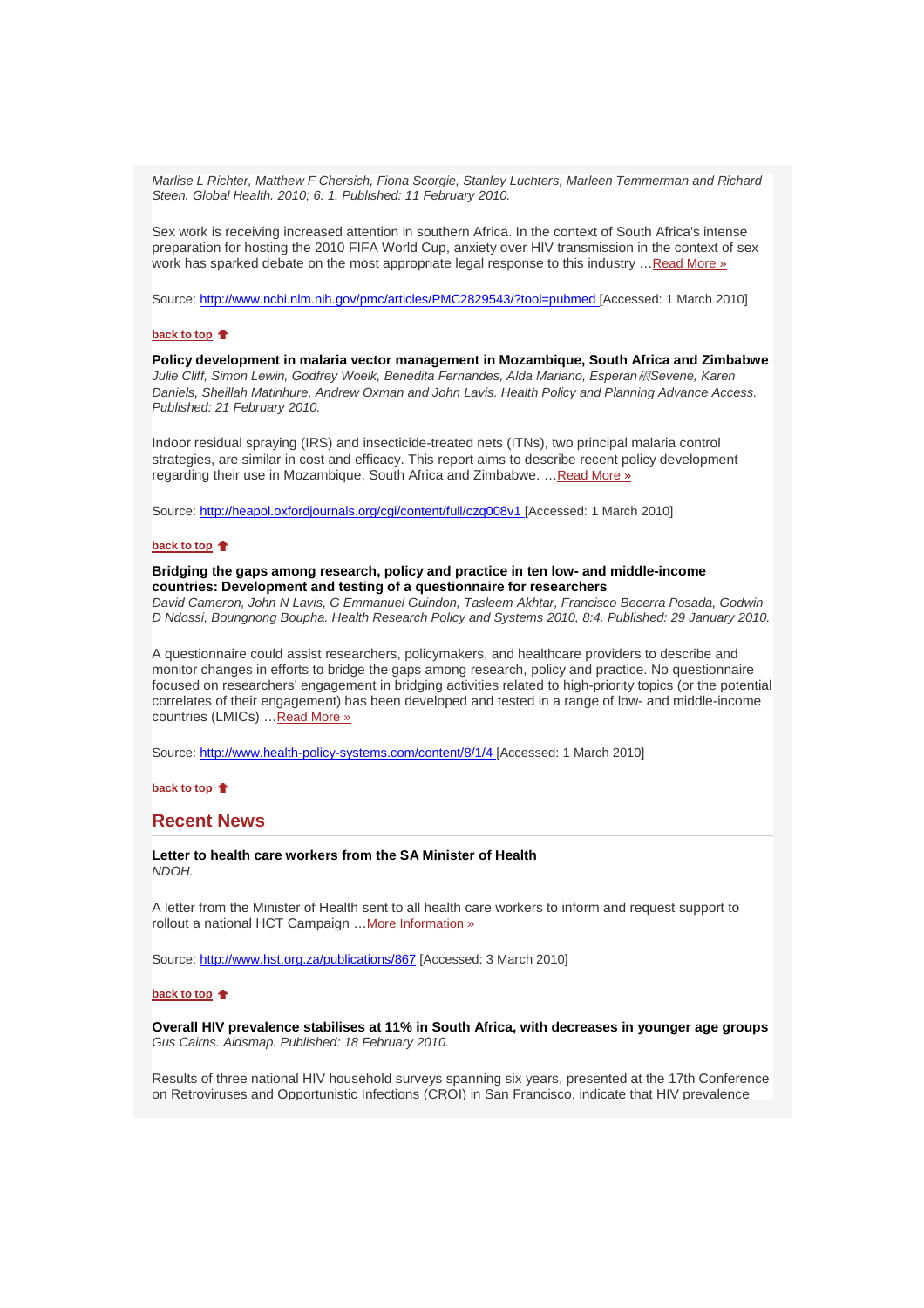### groups …Read More »

Source: http://www.aidsmap.com/cms1374946.aspx?article=C5BD4E85-066F-4FF6-AA43-17 149 503CAED [Accessed: 1 March 2010]

### **back to top**

### **Private aid for state hospitals**

Faranaaz Parker. Mail&Guardian. Published: 22 February 2010.

In a move that has already sparked controversy, the treasury is to draw private business into the public health sector as a way of upgrading the services provided by state hospitals. In his budget speech Finance Minister Pravin Gordhan artfully linked the expanded role envisaged for the private sector to national health insurance, a key demand of the labour movement …Read More »

Source: http://www.mg.co.za/article/2010-02-22-private-aid-for-state-hospitals [Accessed: 1 March 2010]

#### **back to top**

### **Why we need a competitive ARV tender**

Health-e News. Published: 24 February 2010.

The Budget and Expenditure Monitoring Forum recently held its second meeting and focused on the upcoming antiretroviral tender and the need to ensure that it is structured and run in a manner that enables the state to procure an adequate supply of appropriate medicines at the lowest possible prices …More Information »

Source: http://www.health-e.org.za/news/article.php?uid=20032659 [Accessed: 1 March 2010]

### **back to top**

### **Health insurance might hit a snag**

Zinhle Mapumulo. Sowetan. Published: 1 March 2010.

The chances of implementing the proposed National Health Insurance in the next few months are very slim. The government and the ministerial advisory committee on NHI are working around the clock on how best it can make this state- controlled single-payer system work for everybody. But challenges keep emerging, especially as far as costing is concerned ... More Information »

Source: http://www.sowetan.co.za/News/Article.aspx?id=1118983 [Accessed: 2 March 2010]

**back to top**

# **Reports**

**District Health Barometer. Part A: Indicator Comparison by District**  Health Systems Trust. Published: 1 March 2010

South Africa is at the centre of the concurrent human immunodeficiency virus (HIV) and tuberculosis (TB) epidemics. The country has the largest number of people living with HIV infection in the world (about 5.5 million people) and in 2007 South Africa accounted for 17% of the global burden of HIV infection. The incidence of TB continues to rise and the 2007 incidence rate of 805 per 100 000 led to South Africa being ranked fifth in the list of 22 high burden TB countries in 2009. In 2007, 73% of those with TB were co-infected with HIV. ... More Information »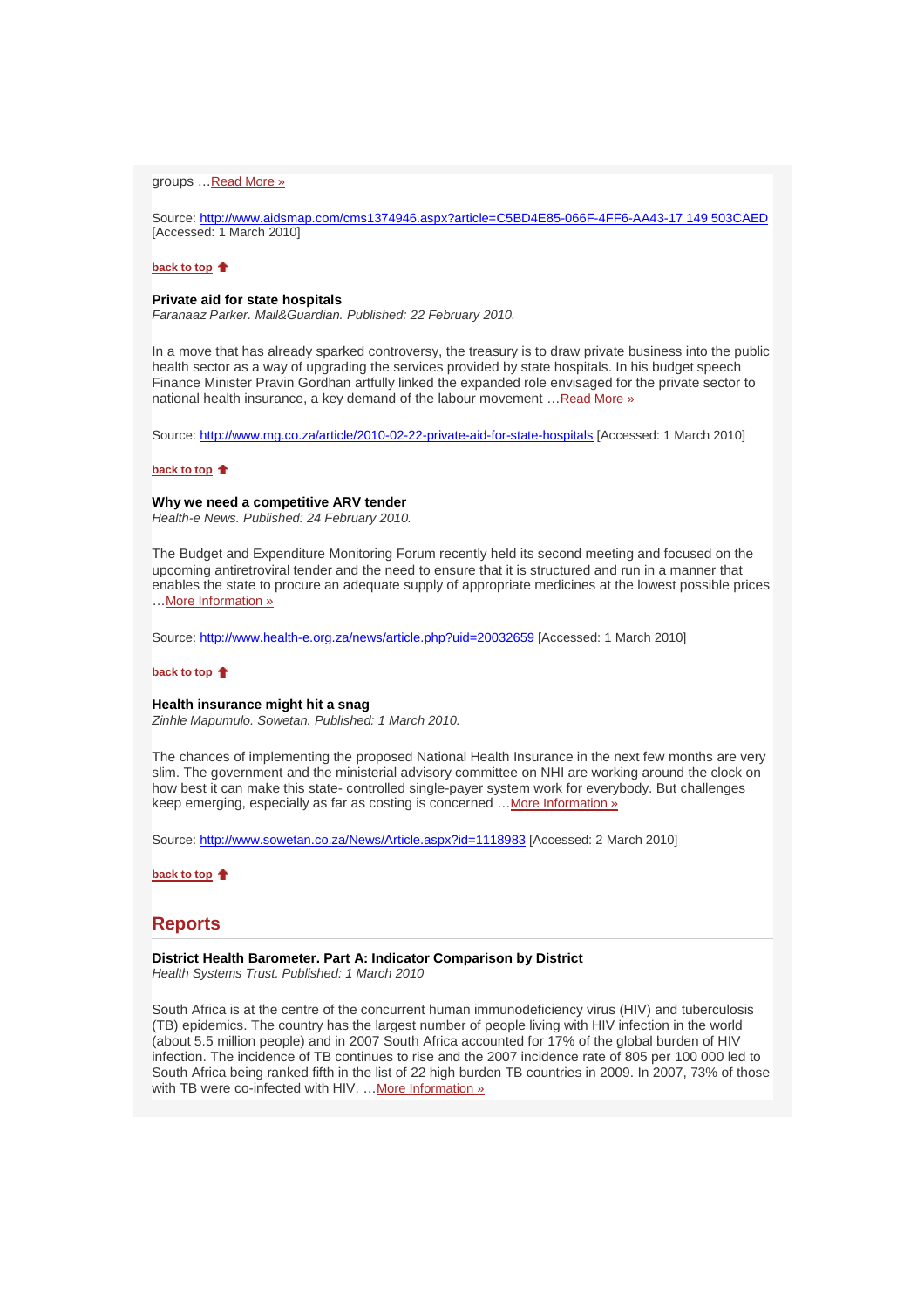Source: http://www.hst.org.za/news/20041963 [Accessed: 2 March 2010]

### **back to top**

### **Unplanned ART treatment interruptions in southern Africa: what can we do to minimise the long-term risks?**

Health Economics and HV/AIDS Research Division (HEARD). Published: 25 January 2010.

This report considers the longer term impact of unplanned ART treatment interruptions and makes suggestions as to how they might be avoided and managed in future. ... More Information »

Source: http://www.heard.org.za/downloads/unplanned-art-treatment-interruptions-in-southern-africa-finalreport.pdf [Accessed: 1 March 2010] [N.B. Opens to PDF file approx. 416kb]

#### **back to top**

### **Collection of documents on the 2010 mass immunization campaign NDOH**

The NDOH has posted a collection of documents on their website on the 2010 mass immunization campaign. ... More Information »

Source: http://www.doh.gov.za/docs/immune-f.html [Accessed: 1 March 2010]

# **back to top**

# **Publications**

#### **South African HIV care and treatment guidelines**  NDOH.

THe National Department of Health has released a short version of the South African HIV care and treatment guidelines. The launch date for the full report is for 1 April 2010 ... More Information »

Source:http://www.hst.org.za/publications/868 [Accessed: 3 March 2010]

### **back to top**

# **Natural ventilation for infection control in health-care settings**

WHO. Published: 2009.

In this new guideline, natural ventilation is considered for the first time among the effective measures to control infections in health care. Such a recommendation from WHO demonstrates a growing recognition of the role of ventilation and natural ventilation for infection control. Previous guidelines demonstrated that further study was required in areas such as minimum requirements for natural ventilation and design, construction, operation and maintenance for effective natural ventilation systems for infection control ... More Information »

Source: http://www.who.int/water\_sanitation\_health/publications/natural\_ventilation/en/ [Accessed: 1 March 2010]

**back to top**

#### **Conferences**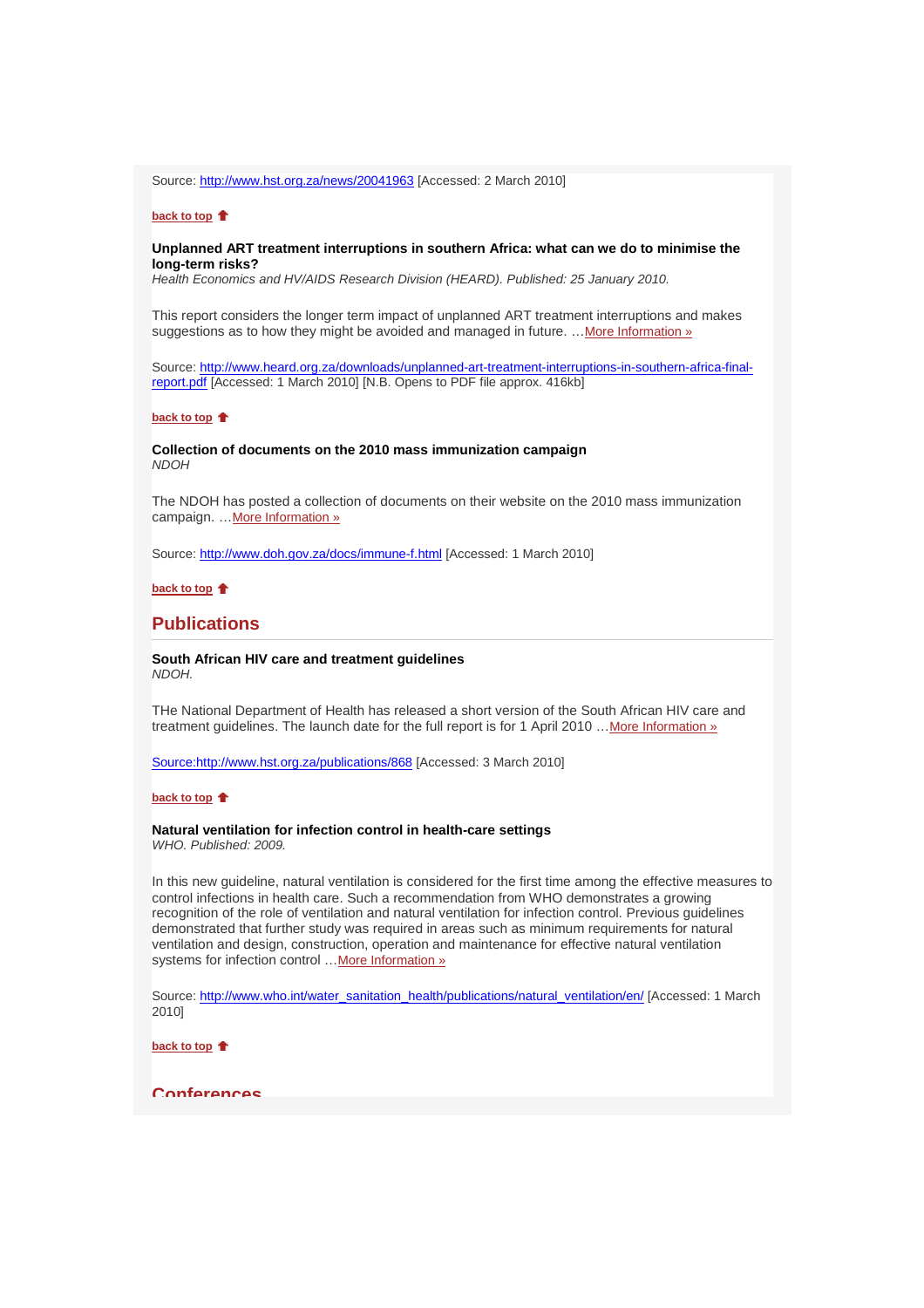# **7 th TICH Annual Scientific Conference**

29th April - 2nd May 2010. Kisumu, Kenya.

The aim of the conference is to share innovations and success stories to inform approaches to address challenges in accelerating progress towards Millennium Development Goals (MDGs). The conference will also seek to share strategies to contextualize imported innovations in the achievement of MDGs and define effective packages for action to accelerate progress, in the spirit of self-reliance and self-determination. Over 300 participants from Africa, Europe, Asia and America are expected to facilitate the sharing of the approaches, models, best practices, lessons learnt, experiences and challenges in MDGs within the African context. For more information click here

#### **back to top**

# **2 nd Tuberculosis Conference**

1-4 June 2010. ICC Durban, South Africa.

The 2<sup>nd</sup> SA TB Conference in Durban, South Africa from 1 to 4 June 2010 will focus on partnerships and how solidarity among the state, private sector and civil society at all levels and structures can increase access to services and prevent people dying from a curable disease. Forging Strategic Partnerships to Fight TB and HIV is the theme for this Conference, which will build on the awareness and commitment made by 1657 people that contributed to the success of the 1<sup>st</sup> SA TB Conference in 2008. More information can be found at http://www.tbconference.co.za

### **back to top**

# **The 26th International Pediatric Association Congress of Pediatrics 2010**

4-9 August 2010. Johannesburg, Gauteng, South Africa.

Three leading paediatric associations, IPA, SAPA, and UNASPA, are uniting to host the 26<sup>th</sup> International Paediatric Association Congress of Paediatrics.

More than 5,000 participants are expected to attend this landmark event, the first IPA Congress to be held in Sub-Saharan Africa. Just five years before the due date of the Millennium Development Goals (MDGs), IPA 2010 will unite paediatricians and health professionals working towards the MDGs target to reduce child mortality by two thirds before 2015. Registration Details »

Source: http://www.kenes.com/ipa/mailshot/ms3.htm?ref3=db1 [Accessed: 13 October 2009]

### **back to top**

# **MedInfo 13th World Congress on Medical and Health Informatics 2010**

12-15 September 2010. Cape Town, South Africa.

This will be the first time MEDINFO is held in Africa. It promises to boost exposure to grassroots healthcare delivery and the underpinning health information systems. This will open the door to new academic partnerships into the future and help to nurture a new breed of health informaticians. Registration Details »

Source: www.medinfo2010.org [Accessed: 13 October 2009]

#### **back to top**

#### **First Global Symposium on Health Systems Research**

16-19 November 2010, Montreux, Switzerland.

The World Health Organization and partners will convene the inaugural global symposium on health systems research on 16-19 November 2010. Researchers, policy-makers, funders, and other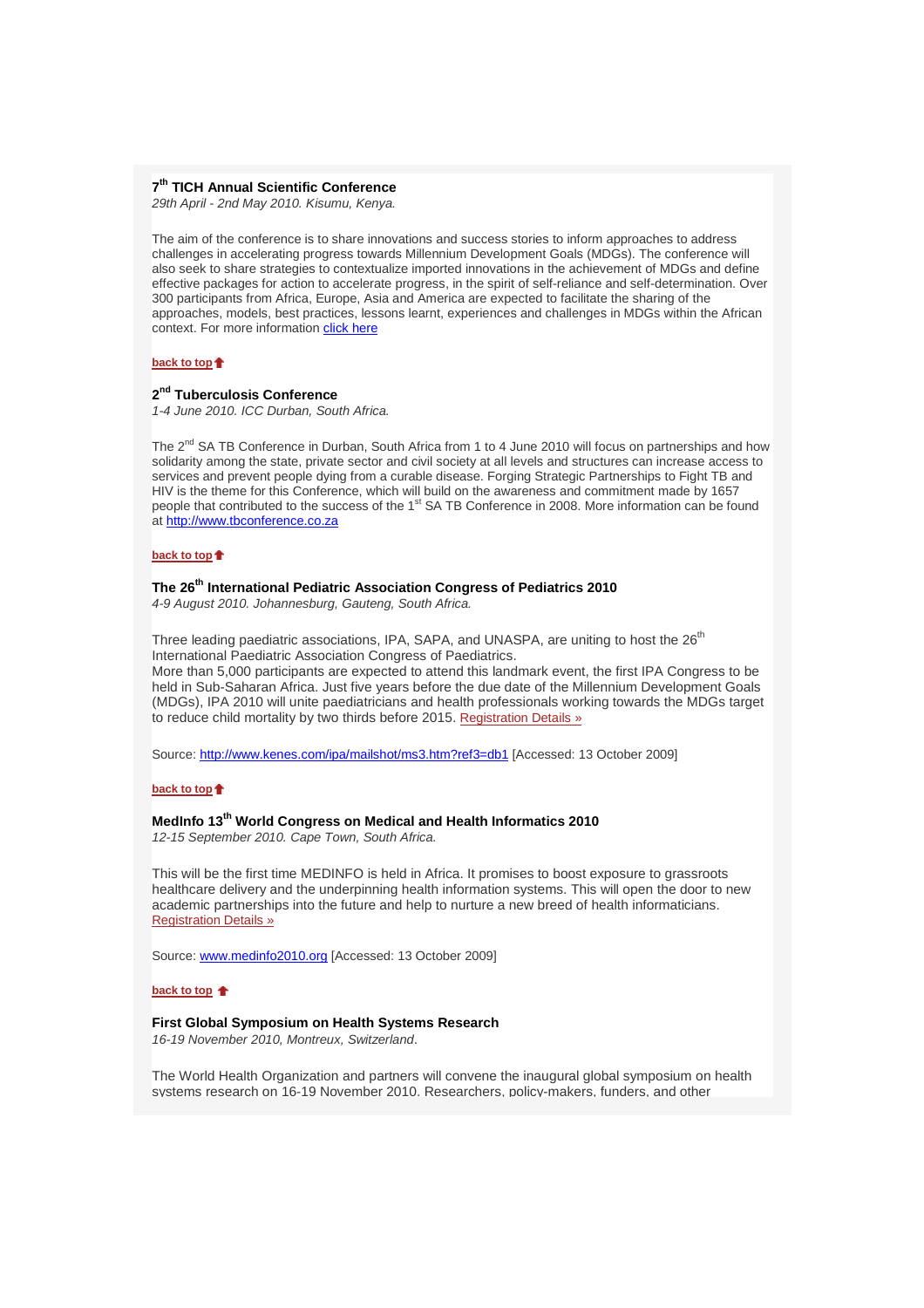evidence, identify significant knowledge gaps, and set a research agenda that reflects the needs of lowand middle-income countries. The first symposium will be dedicated to improving the scientific evidence needed by health policy-makers and practitioners to inform their decisions related to accelerating universal health coverage. Registration Details »

Source: http://www.hsr-symposium.org/ [Accessed: 04 February 2010].

**back to top**

# **Training and Resources**

# **19th Wits Skills Training Course**

University of Witswatersrand, Johannesburg. Division of Rural Health, Department of Family Medicine.

The next Wits Clinical Skills Course will be held on Friday 19 March 2010. Participants have the chance to do 5 skills stations of 80 minutes each during the day. As always, the focus will be on practical skills relevant to rural hospital and primary care practice... More Information »

Source: http://www.hst.org.za/events/8528 [Accessed: 18 February 2010]

**back to top**

### **Applications invited: IPHU short course**

Kisumu, Kenya. 12-28 April 2010.

The International People's Health University (IPHU) of the People's Health Movement and The Great Lakes University of Kisumu (GLUK) are pleased to announce "The Struggle for Health ", a 10 day short course for health activists. The course will be conducted in English and a limited number of scholarships for travel and accommodation will be available for qualified applicants from Sub-Saharan Africa and Kenya …More Information »

Source: http://www.phmovement.org/iphu/en/kisumu/announce [Accessed: 18 February 2010]

**back to top**

# **Job Opportunities**

#### **AHP - African Health Placements**

African Health Placements (AHP) is a not-for-profit project that aims to support the recruitment and retention of healthcare workers in South Africa. AHP is focused on assisting healthcare professionals make the right choice for their future in South Africa.

No placement fees are charged. Please view the website for more details http://www.ahp.org.za or contact on 011 328 1300

**back to top**